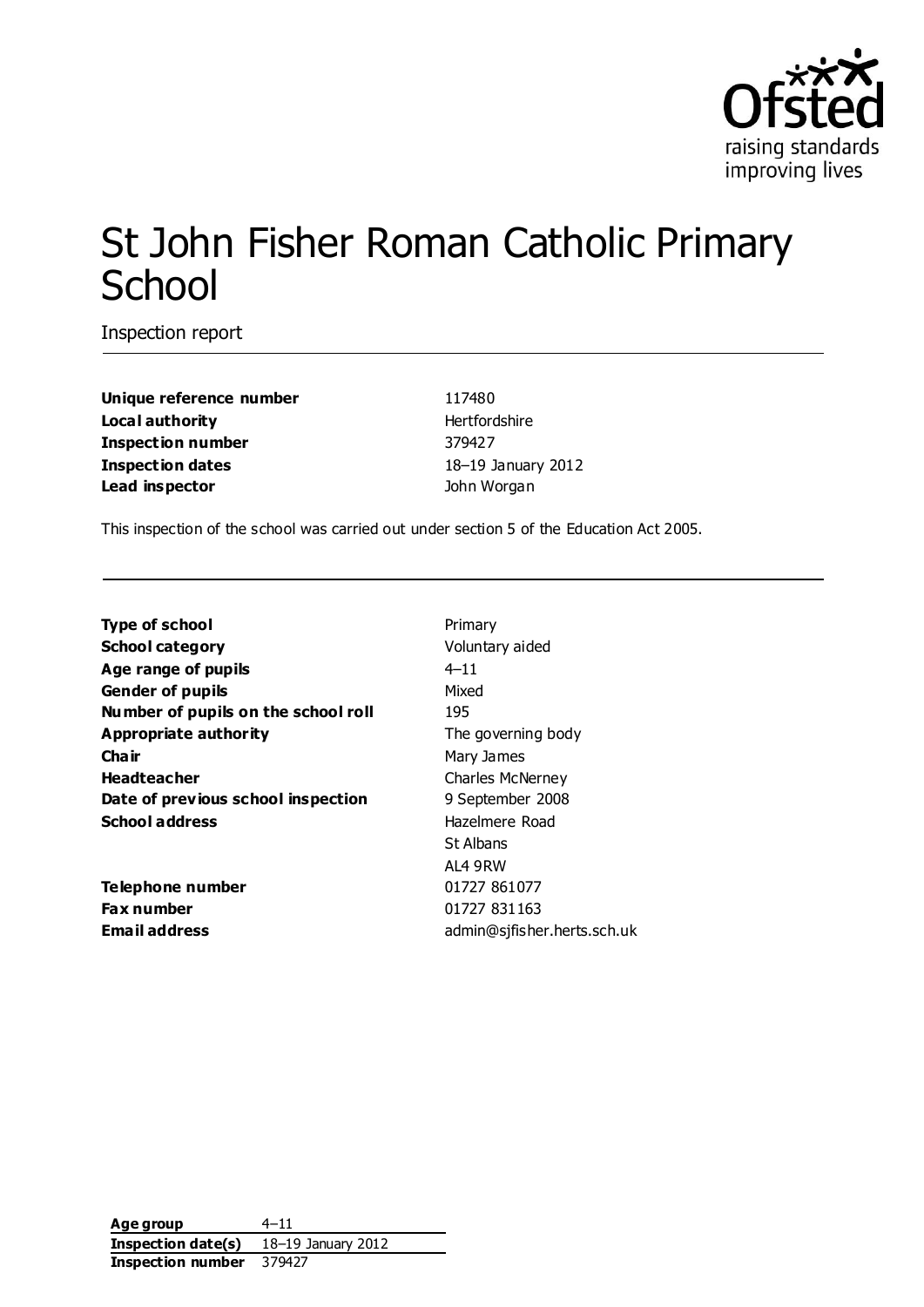

You can use Parent View to give Ofsted your opinion on your child's school. Ofsted will use the information parents and carers provide when deciding which schools to inspect and when.

You can also use Parent View to find out what other parents and carers think about schools in England. You can visit [www.parentview.ofsted.gov.uk,](http://www.parentview.ofsted.gov.uk/) or look for the link on the main Ofsted website: [www.ofsted.gov.uk](http://www.ofsted.gov.uk/)

The Office for Standards in Education, Children's Services and Skills (Ofsted) regulates and inspects to achieve excellence in the care of children and young people, and in education and skills for learners of all ages. It regulates and inspects childcare and children's social care, and inspects the Children and Family Court Advisory Support Service (Cafcass), schools, colleges, initial teacher training, work-based learning and skills training, adult and community learning, and education and training in prisons and other secure establishments. It assesses council children's services, and inspects services for looked after children, safeguarding and child protection.

Further copies of this report are obtainable from the school. Under the Education Act 2005, the school must provide a copy of this report free of charge to certain categories of people. A charge not exceeding the full cost of reproduction may be made for any other copies supplied.

If you would like a copy of this document in a different format, such as large print or Braille, please telephone 0300 123 4234, or email enquiries@ofsted.gov.uk.

You may copy all or parts of this document for non-commercial educational purposes, as long as you give details of the source and date of publication and do not alter the information in any way.

To receive regular email alerts about new publications, including survey reports and school inspection reports, please visit our website and go to 'Subscribe'.

Piccadilly Gate Store St **Manchester** M1 2WD

T: 0300 123 4234 Textphone: 0161 618 8524 E: enquiries@ofsted.gov.uk W: www.ofsted.gov.uk



© Crown copyright 2012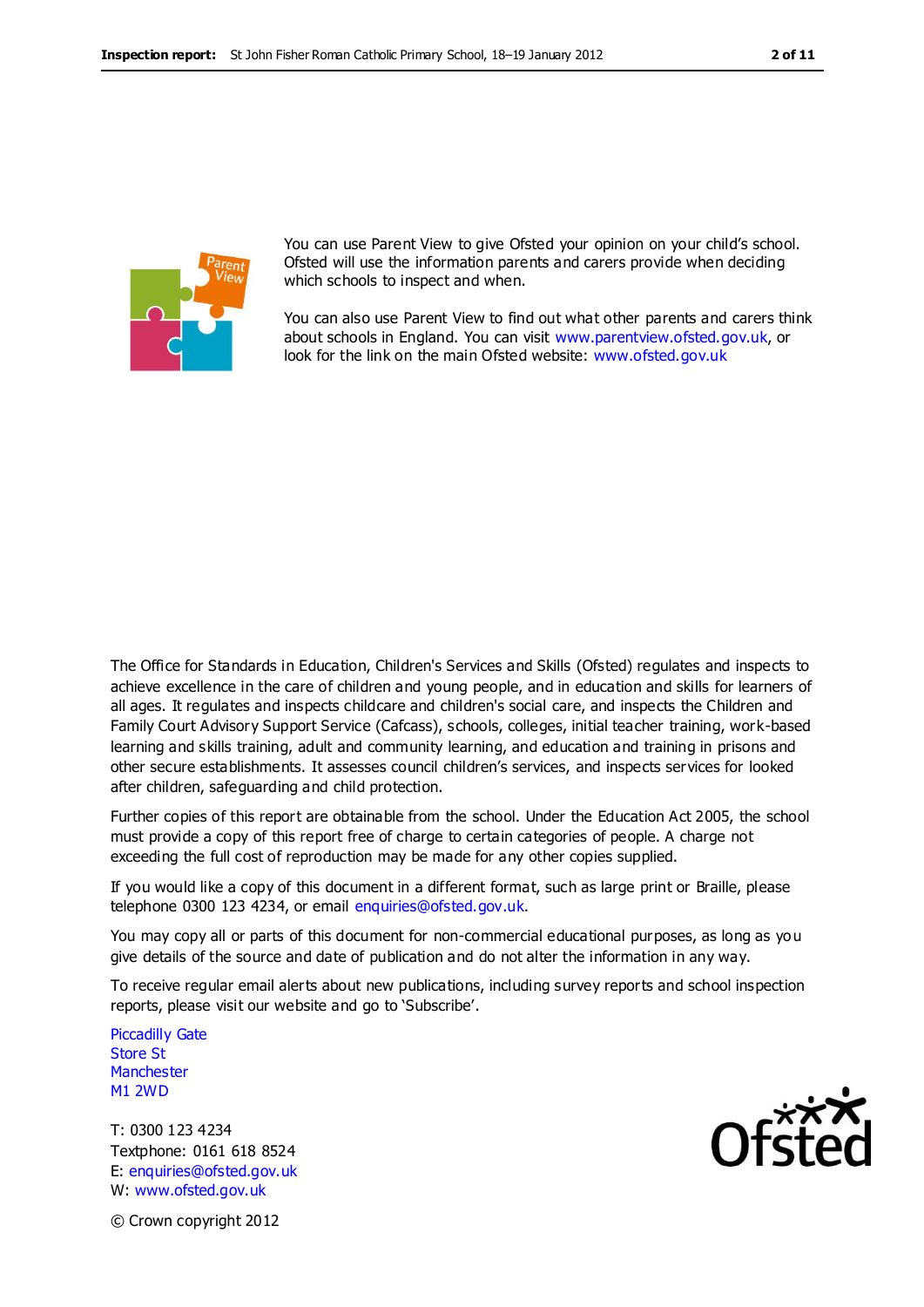# **Introduction**

Inspection team

Ian Jones **Additional inspector** 

John Worgan **Additional inspector** 

This inspection was carried out with two days' notice. Ten lessons were observed and nine teachers were seen teaching. In addition, two phonics sessions were observed and inspectors heard pupils read. Inspectors took account of the responses to the on-line questionnaire (Parent View) in planning the inspection, observed the school's work, and looked at the school's development plan and self-evaluation documents, teachers' records and planning and the school's files of teaching observations. Meetings were held with staff, pupils and representatives of the governing body. Questionnaires from 99 parents and carers were taken into account, along with those completed by pupils and staff.

# **Information about the school**

This slightly below average sized school serves an area north of St Albans. Most pupils come from the immediate vicinity of the school. Three quarters of the pupils are of White British heritage. The others represent a wide range of ethnic backgrounds, including Black African, pupils from Traveller families and other White backgrounds. The proportion of pupils who speak English as an additional language has been growing and is close to the national average. The proportion of pupils known to be eligible for free school meals is below average. The proportion of pupils with disabilities or special educational needs or with a statement of educational needs is broadly average. The school meets the current floor standard.

Breakfast and holiday clubs on the school site are privately managed and, therefore, inspected separately.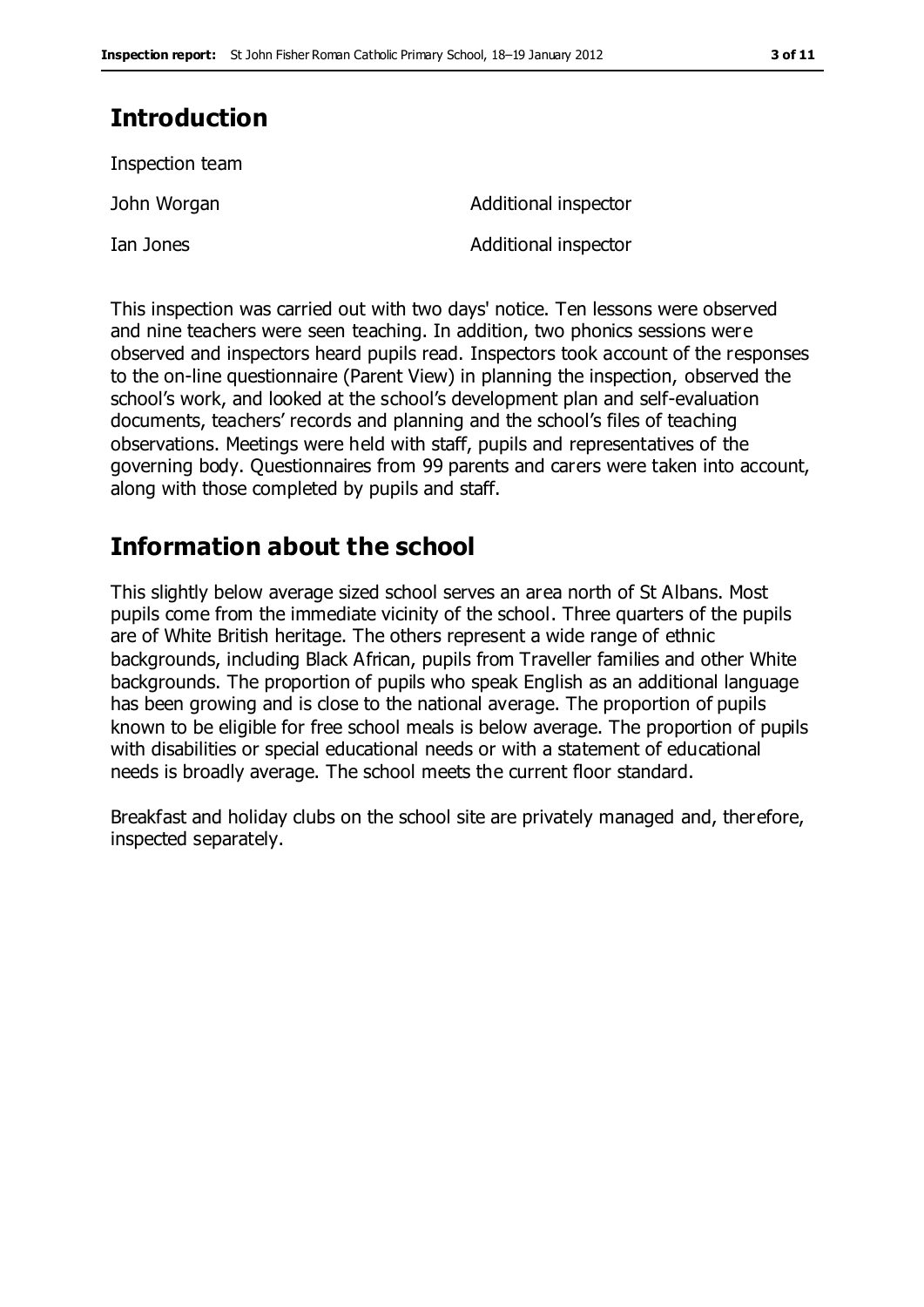# **Inspection judgements**

| <b>Overall effectiveness</b>          |  |
|---------------------------------------|--|
|                                       |  |
| <b>Achievement of pupils</b>          |  |
| <b>Quality of teaching</b>            |  |
| <b>Behaviour and safety of pupils</b> |  |
| <b>Leadership and management</b>      |  |

### **Key findings**

- The school provides a good standard of education.
- $\blacksquare$  It is improving well and has addressed the issues for improvement from the previous inspection.
- Pupils' achievement is good and an effective tracking system enables staff to monitor their progress carefully. Pupils who need additional help are identified and supported well and planning is adapted to meet the needs of individuals and groups. Although most pupils are making good progress from their starting points, some higher ability pupils are not yet reaching the levels of which they are capable.
- Teaching is good. In many lessons, teachers provide interesting and challenging work with a variety of tasks that cater for a range of different learning styles. There are still a few weaker areas of teaching; in these lessons, pupils are not challenged enough to develop their skills and abilities to the full.
- **Pupils' behaviour is good, both in classrooms and around the school. They** respond well to being given responsibility. The school is a welcoming and secure place and pupils understand how to keep themselves safe.
- Leadership and management are good, and the headteacher's strong leadership has a significant impact on the success of the school. Staff and the governing body share an ethos in which raising attainment is paramount, with pupils supported and challenged to achieve well.
- Relationships with parents and carers are strong. One parent stated, 'We are now communicated with regularly - the weekly newsletters, forum sessions and parent mail, homework guidelines and recommended reading lists all help us to support our children.
- The school values individuals and supports pupils so that they can achieve well. As one parent said 'The school's pastoral care is superb and you cannot put a value on this.

### **What does the school need to do to improve further?**

- Increase the amount of good and outstanding teaching by:
	- teachers working closely together to plan lessons
	- ensuring that in all lessons, pupils are clear about what they are expected to learn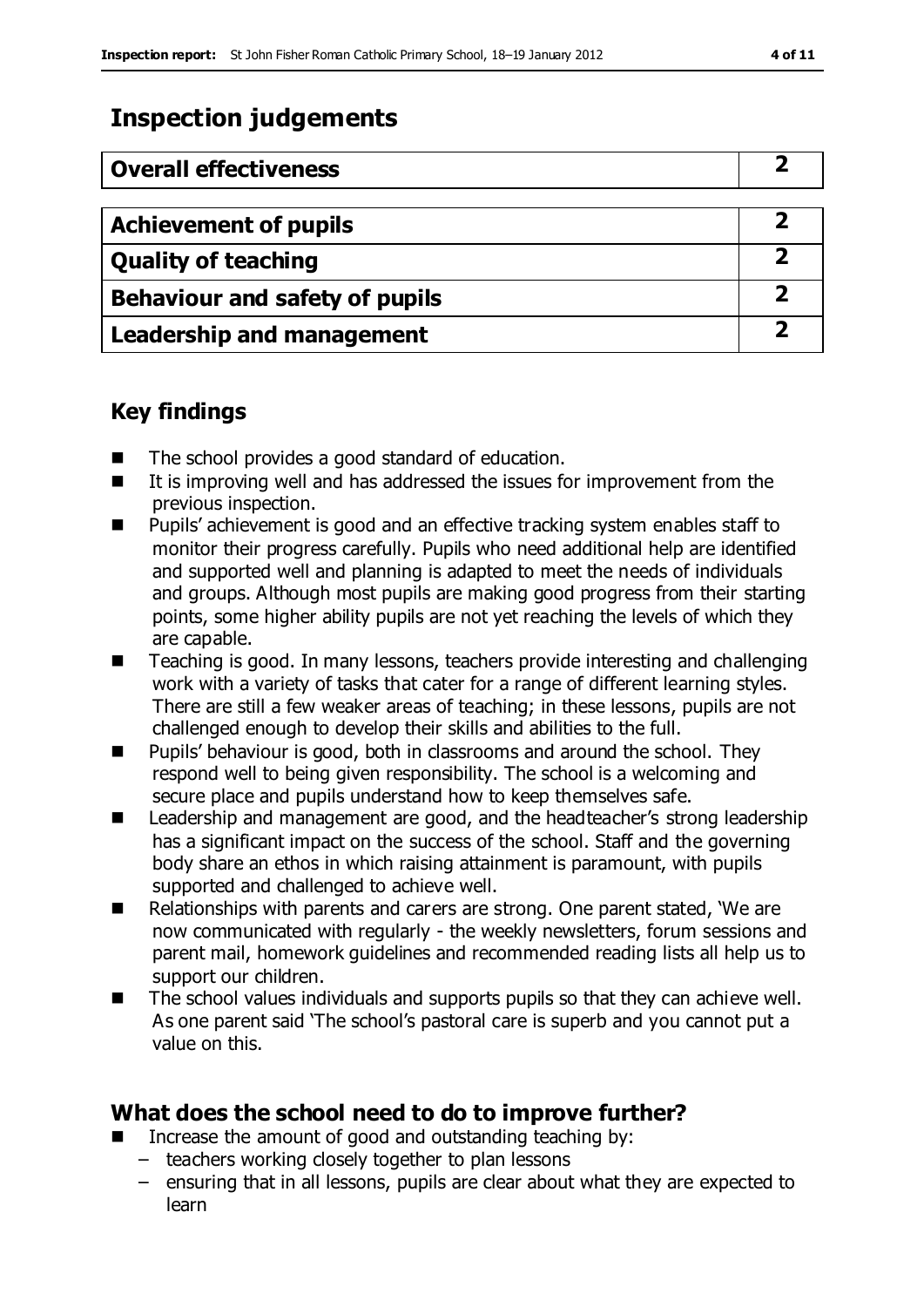- teachers observing each other's lessons to share good practice and to improve the match of work to pupils' needs.
- Raise the achievement of all pupils, especially the more able, by providing interesting work that will help them to work independently and reach higher standards.

### **Main report**

#### **Achievement of pupils**

Children join the school with attainment that is broadly in line with national expectations for their age. In the Early Years Foundation Stage, they make good progress because teaching is good, routines are well established and expectations are high. By the end of the Reception year, children's attainment is above average especially in communication, language and literacy and in mathematical development.

Attainment at the end of Year 6 is above average. In English, attainment has been significantly above the national average for the last three years. In mathematics, attainment has improved and data for the current Year 6 show that pupils are on track at least to reach the national average, with girls' progress matching that of boys. Pupils' good progress is clearly evident from work in their books. They are proud of what they have achieved and discussed their progress enthusiastically with inspectors. Year 6 pupils explained how their confidence in mathematics has grown through the year. They showed how targets are set, and explained how they have reached them and then moved on to more challenging ones. Pupils in Year 3 were seen composing a myth and their 'big writing' books showed high standards of extended writing and clear progress since the start of the year.

The attainment of pupils of minority ethnic heritage, including those who are Black African and from other White backgrounds, exceeds that of their counterparts nationally. Traveller pupils perform less well and the school is making efforts to remedy this, addressing issues of attendance and engagement with their parents and carers. Pupils with disabilities and special educational needs are well supported in accessing the curriculum and their achievement is good, considering their starting points. Teaching assistants support pupils with a range of needs well, encouraging them to learn independently whenever possible.

Standards of reading are above average throughout the school and especially in Key Stage 1, where inspectors observed effective and inspiring teaching of phonics (sounds and letters). Pupils read well and lower ability pupils and those with English as an additional language are clearly making good progress. Reading records are thorough and parents and carers read regularly with children. They also help with reading in school.

The vast majority of parents and carers are, rightly, of the view that their children are making good progress. They were complimentary about the ways in which the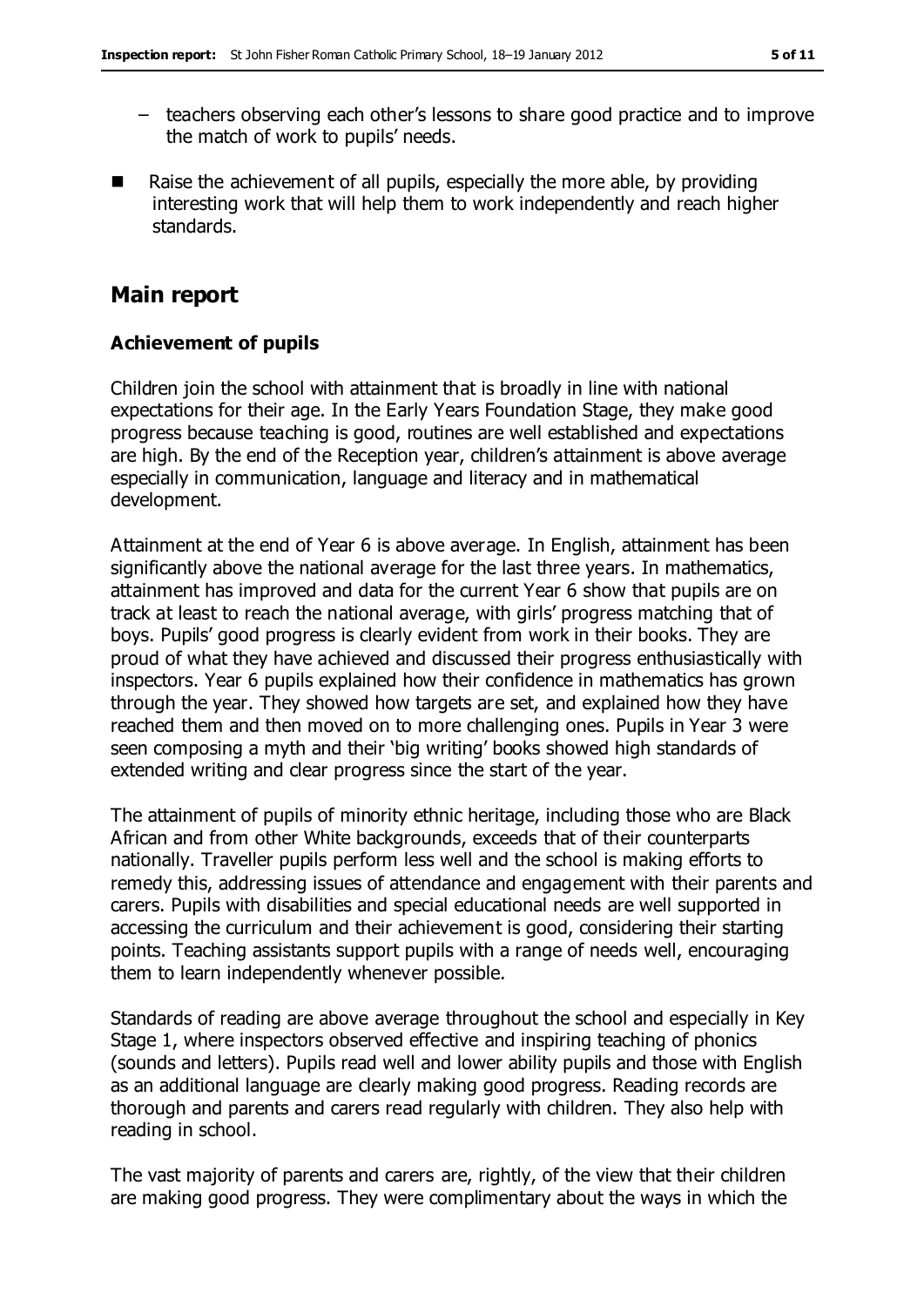school helps their children to achieve. This includes a weekly session for parents and carers in reading and phonics.

#### **Quality of teaching**

Although there is some satisfactory teaching, the large majority is good or outstanding. The school places a particular emphasis on the teaching of phonics. The standard of reading is good, especially that of younger pupils. The quality of teaching in mathematics has improved. Current data show that this has been effective in raising standards, particularly for girls and for more-able pupils in Key Stage 1.

In the good and outstanding lessons, pupils are challenged and encouraged to learn independently. In a Year 4 lesson, pupils worked enthusiastically in pairs and in groups. The exercise of describing a dragon inspired pupils to discuss characteristics of good and evil, using sophisticated language and understanding. The best lessons engage pupils in active learning. In a registration session at the start of the day, children in the Reception class counted numbers in groups in the class and then aggregated them. In a Year 6 class, pupils used handheld minicomputers to practise arithmetic, working independently. They then worked in groups of the same ability, using co-ordinates to map shapes; the most able produced accurate mirror images.

In less successful lessons, the pace is slower and more-able pupils who complete tasks quickly begin to lose interest. In some of these lessons, the standard of pupils' work showed that good teaching had previously taken place; in others, over-use of worksheets and poor presentation indicated that weaker teaching had inhibited progress. In most lessons seen, pupils' speaking and listening were good. A spiritual element was seen in many lessons, including prayer and reflection at the start of morning and afternoon sessions.

Curriculum planning is thorough and plans are held on the school computer system so that teachers can access and modify them easily. The curriculum is broad and balanced and pupils said that they enjoy their lessons. Pupils are enthusiastic about the range of extra-curricular activities offered and the majority participate in at least one of these activities.

Pupils say that teaching is good and they appreciate the help that teachers give them in order to improve their work. Marking is thorough and gives clear guidance on the steps which they need to take to reach higher levels. Almost all parents and carers agree that teaching is good.

#### **Behaviour and safety of pupils**

Behaviour is good and pupils are safe and well cared for. Exclusions, bullying and racist incidents are rare and when they have occurred, they have been dealt with appropriately and effectively. Parents and carers spoke highly of standards of behaviour in the school. The vast majority agreed that behaviour is good and that their children feel safe in school. The parents and carers of older pupils said that behaviour has improved over recent years. The main change that they noted and appreciated is in the level of responsibility given to pupils. The 'buddying' system,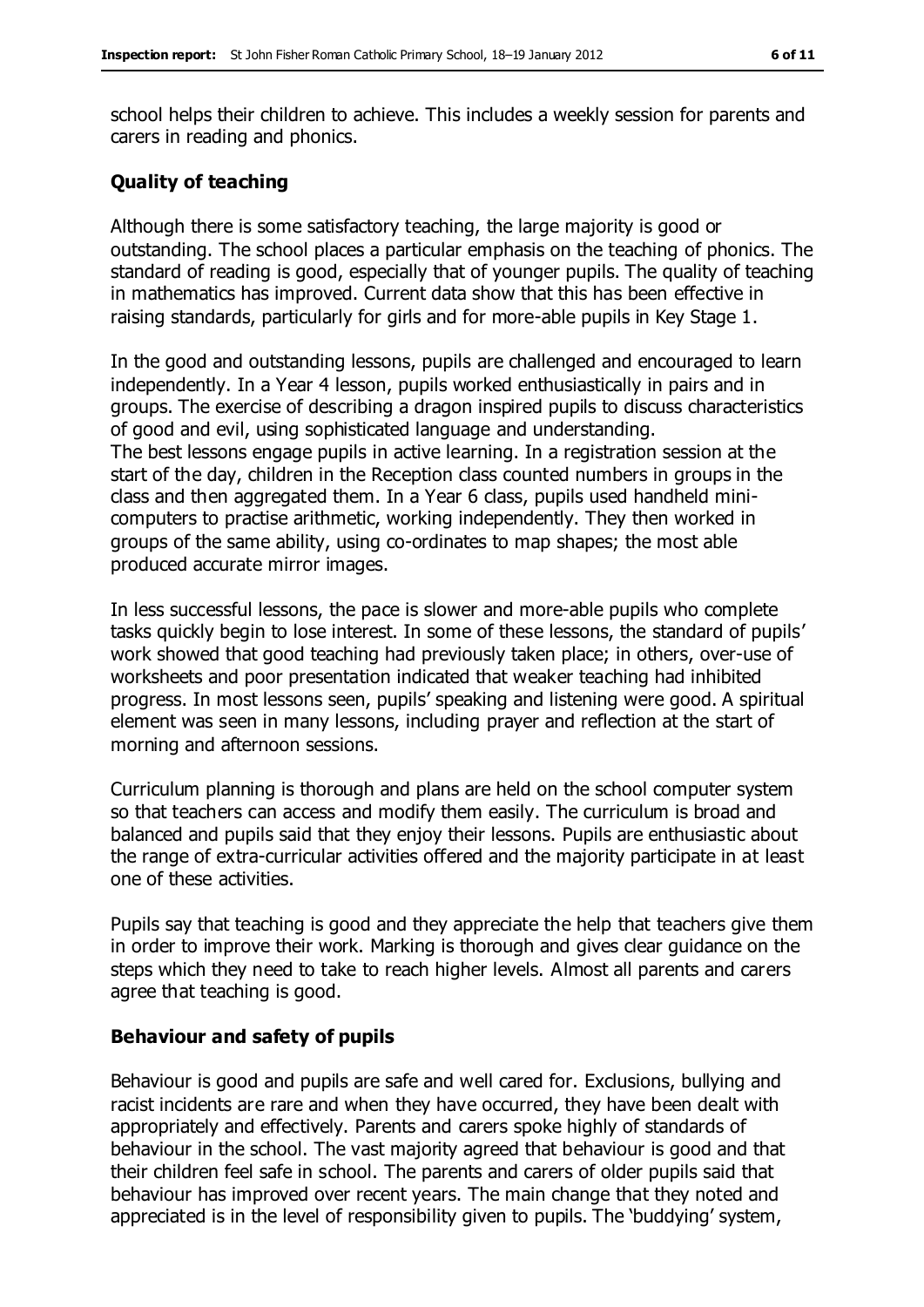pairing Year 6 pupils with children in Reception, and the school council were offered as examples of this. Pupils report very little bullying and say that incidents of namecalling and friendship upsets are dealt with sympathetically by staff. They have great confidence in the headteacher and many said that they would go to him for help if they had a personal problem.

Behaviour observed in lessons was predominantly good and in some cases outstanding, with pupils actively supporting each other's learning. The few instances of inappropriate behaviour in lessons were linked to lack of challenge in teaching. Pupils say that occasions when their work is disrupted are rare and any incidents are dealt with effectively by teachers. Older pupils demonstrated a clear sense of responsibility and said that they felt that behaviour in the school had improved over the last few years so that it is now good. Both younger and older pupils report that the school is friendly and welcoming and new arrivals are well supported. Pupils say that they feel safe in school. They behave safely, around the school and in class. They know how to keep themselves safe when using the internet.

Attendance is above average and improving. Most pupils are punctual in getting to school.

#### **Leadership and management**

Leadership and management are good. The strong leadership of the headteacher is appreciated by pupils, parents and carers. He leads by example and has ensured that staff morale is high and that there is a clear focus on raising attainment. The senior leadership team has been strengthened by the appointment of a deputy headteacher. The Early Years Foundation Stage leader, who is also the special educational needs coordinator, has also played a significant role in raising standards. As one parent stated, 'This current crop of management and staff is the strongest in my experience of the school.' Roles and responsibilities are clearly defined and staff are well deployed.

Leaders and managers have supported staff in improving teaching and raising achievement, for instance, in mathematics. This has involved well-targeted professional development, using support from the local authority and sharing expertise within the school. Reflective self-evaluation identifies clear priorities, demonstrating good capacity for further improvement.

The curriculum is good and is well managed by the senior leadership team, ensuring breadth and balance is reflected in medium-term planning, in which all staff are involved. Spiritual, moral, social and cultural development is promoted well. There is a strong spiritual ethos which is evident in lessons and pupils' attitudes, as well as in formal acts of worship. Aspects of cultural education such as art and music are strong but multicultural awareness is promoted less well.

The school promotes equality well, including through its inclusive ethos and curriculum, and rare instances of discrimination have been dealt with effectively. Safeguarding arrangements, including safer recruitment, are robust. Governance is good. The governing body has appropriate expertise and provides professional and supportive challenge to the headteacher and staff.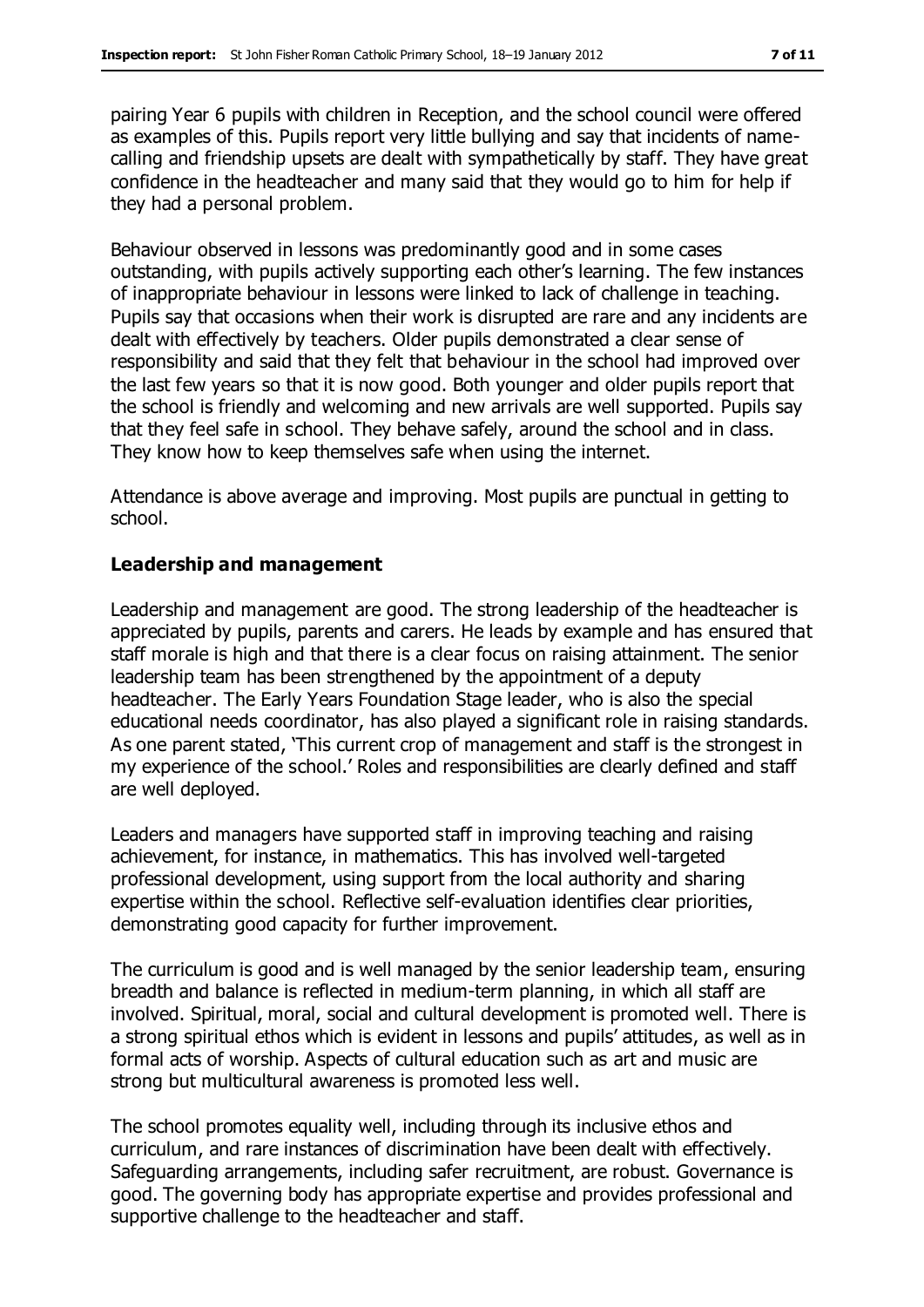# **Glossary**

### **What inspection judgements mean**

| <b>Grade</b> | <b>Judgement</b> | <b>Description</b>                                                                                                                                                                                                               |
|--------------|------------------|----------------------------------------------------------------------------------------------------------------------------------------------------------------------------------------------------------------------------------|
| Grade 1      | Outstanding      | These features are highly effective. An outstanding<br>school provides exceptionally well for all its pupils' needs.                                                                                                             |
| Grade 2      | Good             | These are very positive features of a school. A school<br>that is good is serving its pupils well.                                                                                                                               |
| Grade 3      | Satisfactory     | These features are of reasonable quality. A satisfactory<br>school is providing adequately for its pupils.                                                                                                                       |
| Grade 4      | Inadequate       | These features are not of an acceptable standard. An<br>inadequate school needs to make significant<br>improvement in order to meet the needs of its pupils.<br>Ofsted inspectors will make further visits until it<br>improves. |

### **Overall effectiveness of schools**

|                         | Overall effectiveness judgement (percentage of schools) |      |                     |                   |
|-------------------------|---------------------------------------------------------|------|---------------------|-------------------|
| <b>Type of school</b>   | <b>Outstanding</b>                                      | Good | <b>Satisfactory</b> | <b>Inadequate</b> |
| Nursery schools         | 46                                                      | 46   |                     |                   |
| Primary schools         |                                                         | 47   | 40                  |                   |
| Secondary<br>schools    | 14                                                      | 38   | 40                  |                   |
| Special schools         | 28                                                      | 48   | 20                  |                   |
| Pupil referral<br>units | 15                                                      | 50   | 29                  |                   |
| All schools             |                                                         | 46   | 38                  |                   |

New school inspection arrangements have been introduced from 1 January 2012. This means that inspectors make judgements that were not made previously.

The data in the table above are for the period 1 September 2010 to 31 August 2011 and represent judgements that were made under the school inspection arrangements that were introduced on 1 September 2009. These data are consistent with the latest published official statistics about maintained school inspection outcomes (see [www.ofsted.gov.uk\)](http://www.ofsted.gov.uk/).

The sample of schools inspected during 2010/11 was not representative of all schools nationally, as weaker schools are inspected more frequently than good or outstanding schools.

Primary schools include primary academy converters. Secondary schools include secondary academy converters, sponsor-led academies and city technology colleges. Special schools include special academy converters and non-maintained special schools.

Percentages are rounded and do not always add exactly to 100.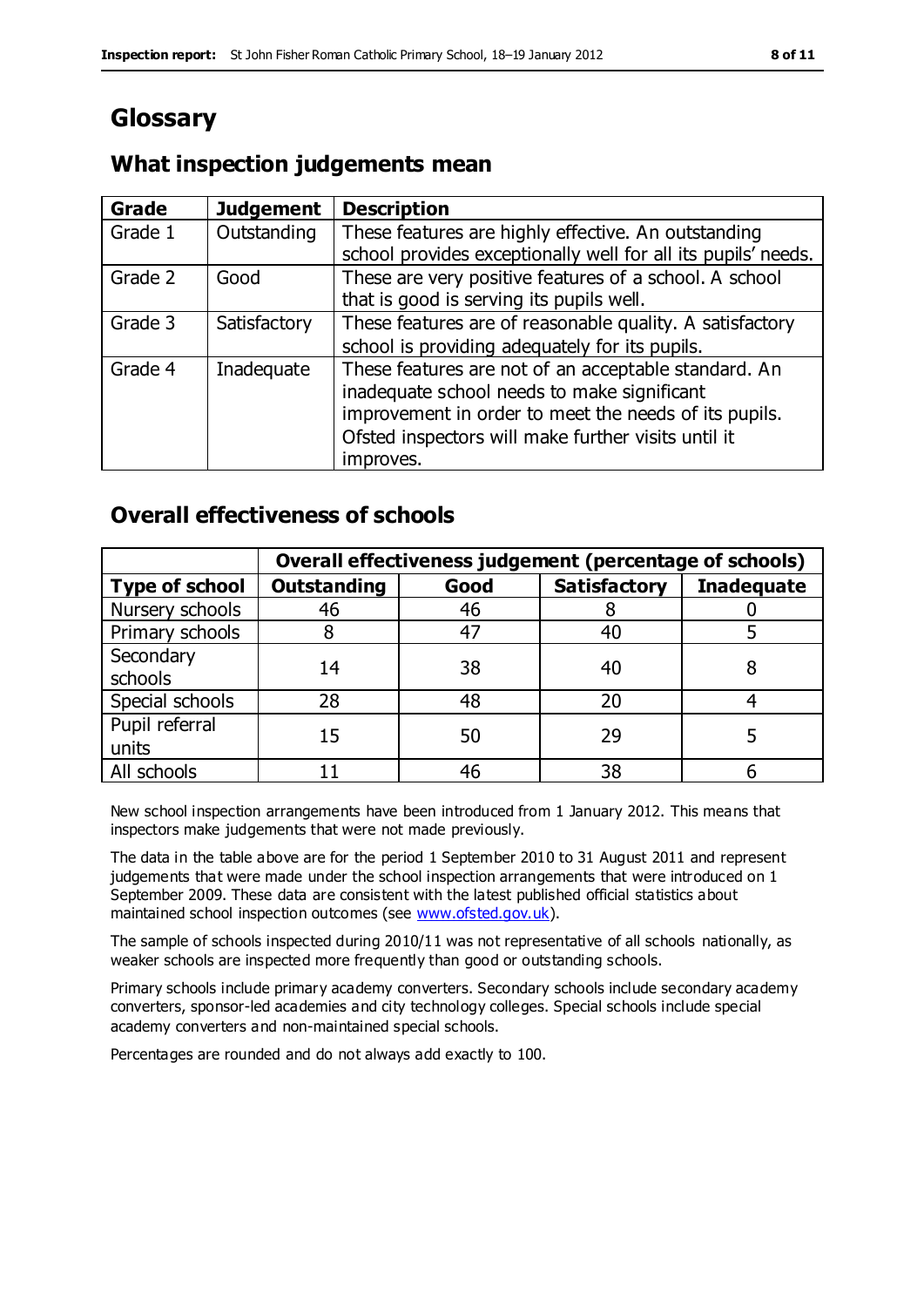# **Common terminology used by inspectors**

| Achievement:                  | the progress and success of a pupil in their<br>learning and development taking account of their<br>attainment.                                                                                                        |
|-------------------------------|------------------------------------------------------------------------------------------------------------------------------------------------------------------------------------------------------------------------|
| Attainment:                   | the standard of the pupils' work shown by test and<br>examination results and in lessons.                                                                                                                              |
| Attendance                    | the regular attendance of pupils at school and in<br>lessons, taking into account the school's efforts to<br>encourage good attendance.                                                                                |
| Behaviour                     | how well pupils behave in lessons, with emphasis<br>on their attitude to learning. Pupils' punctuality to<br>lessons and their conduct around the school.                                                              |
| Capacity to improve:          | the proven ability of the school to continue<br>improving based on its self-evaluation and what<br>the school has accomplished so far and on the<br>quality of its systems to maintain improvement.                    |
| Leadership and management:    | the contribution of all the staff with responsibilities,<br>not just the governors and headteacher, to<br>identifying priorities, directing and motivating staff<br>and running the school.                            |
| Learning:                     | how well pupils acquire knowledge, develop their<br>understanding, learn and practise skills and are<br>developing their competence as learners.                                                                       |
| <b>Overall effectiveness:</b> | inspectors form a judgement on a school's overall<br>effectiveness based on the findings from their<br>inspection of the school.                                                                                       |
| Progress:                     | the rate at which pupils are learning in lessons and<br>over longer periods of time. It is often measured<br>by comparing the pupils' attainment at the end of a<br>key stage with their attainment when they started. |
| Safety                        | how safe pupils are in school, including in lessons;<br>and their understanding of risks. Pupils' freedom<br>from bullying and harassment. How well the school<br>promotes safety, for example e-learning.             |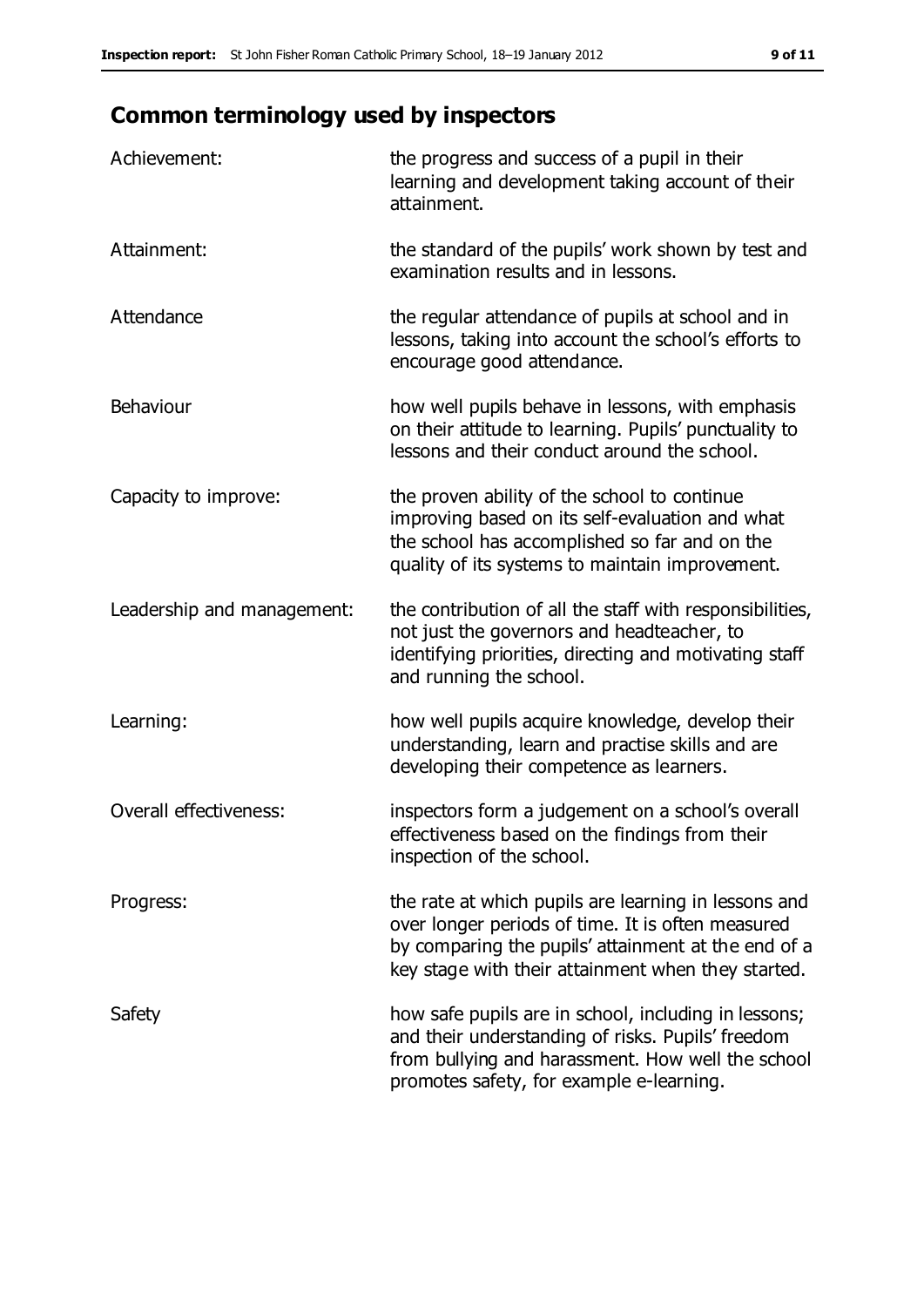#### **This letter is provided for the school, parents and carers to share with their children. It describes Ofsted's main findings from the inspection of their school.**



20 January 2012

Dear Pupils

#### **Inspection of St John Fisher Roman Catholic Primary School, St Albans, AL4 9RW**

Thank you for the warm welcome when we visited your school. We enjoyed talking to you and took careful note of the positive comments which you and your parents and carers made about the school.

We agree with you that your school is good because the headteacher and the staff care about you and help you to make good progress. Teachers plan interesting lessons and give you enjoyable and exciting things to do. We were very impressed by the way in which you enjoy learning and by the progress which you are making. We liked the ways in which you respect one another and help each other to learn and to succeed. This helps to make your school a pleasant, safe and happy place.

To help your school to improve, we have asked the headteacher and staff to make teaching even better. We have asked teachers to work more closely together in planning their lessons, so that your lessons are as good as the best ones. We want them to make sure that in all lessons, you are clear about what you are meant to learn. To help them in this, we have asked teachers to observe each other's lessons and to share ideas about how to do things. We have also asked your headteacher to make sure that all of you are challenged enough, especially those of you who find some of your learning easy, and to give your interesting and independent work that will help you to reach higher standards.

You can help with this by aiming high and by moving on to more challenging targets.

We wish you every success in the future.

Yours sincerely

John Worgan Lead inspector